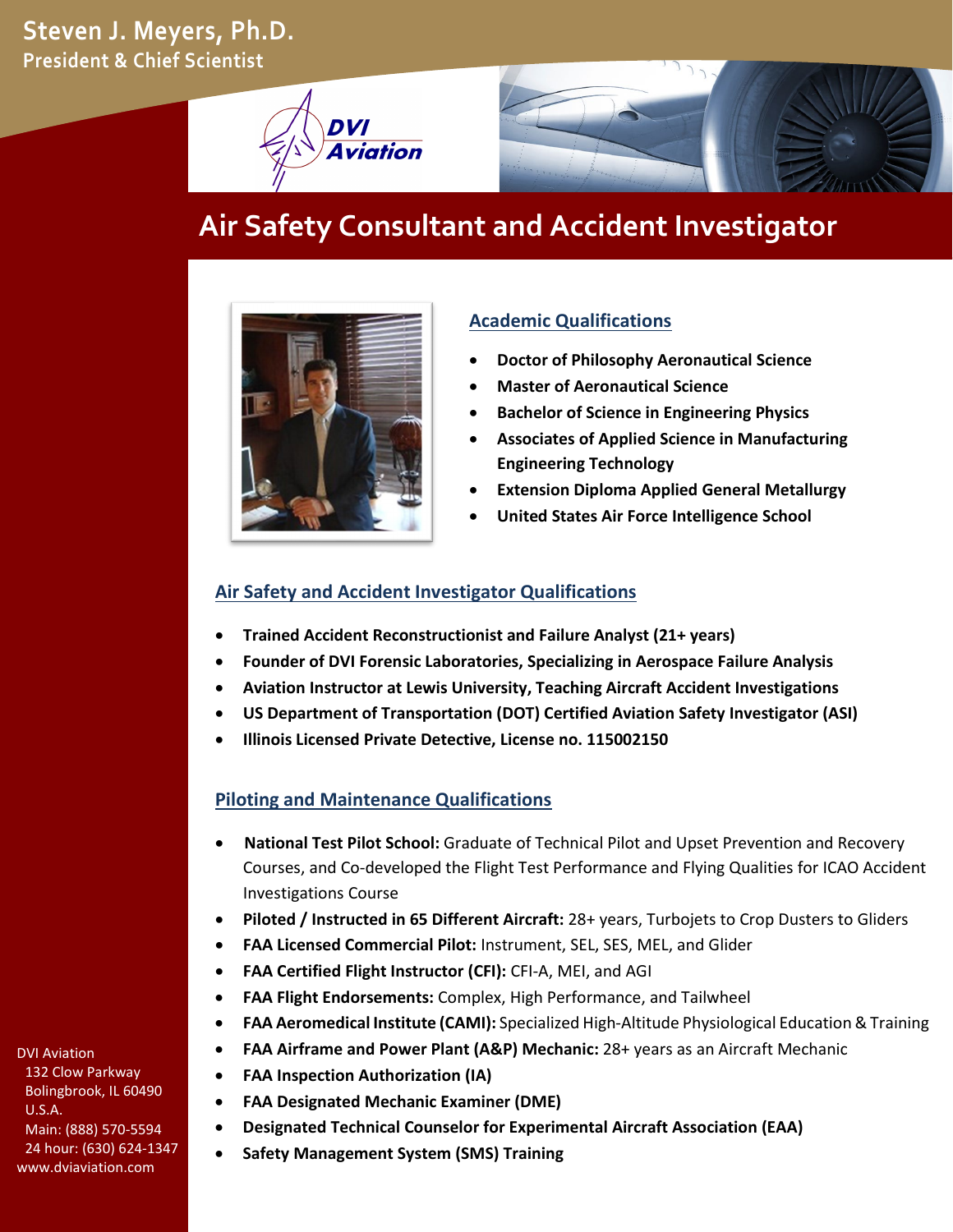

## **Expertise: Piloting, Maintenance, Material Science, Accident Reconstruction**

Aircraft Design and Operation Wreckage Reconstruction Mechanical Testing Aircraft Performance **In-Flight Break-Ups** Material Compatibility Avionics & Autopilots **Mid-Air Collisions** Patent Infringement Basic & Advanced Pilot Training Flight Path Reconstruction Material Failure Analysis Turbine & Reciprocating Engines Crashworthiness Composite Materials Major Repairs & Alterations Loss of Control Mechanical Fasteners FAA Regulations & Certification Cockpit Automation Lubricants, Greases, & Fuels

Human Factors **System Failures** Tribology & Wear Testing TAA Aircraft **In-Flight Fires** Corrosion

### **Education Degrees and Certificates**

- **Doctor of Philosophy in Aeronautical Science, <sup>[1](#page-1-0)</sup> Capitol Technology University, 2021**
- **Master of Aeronautical Science,** Embry-Riddle Aeronautical University, 2009
- **Bachelor of Science in Engineering Physics,**<sup>[2](#page-1-1)</sup> Benedictine University-IL Institute of Technology, 1997
- **Associates of Applied Science in Manufacturing Engineering Technology,** [3](#page-1-2) College of DuPage, 2008
- **Extension Diploma, Applied General Metallurgy,** [4](#page-1-3) Materials Engineering Institute, 2010
- **Certificate, Program Management,** DePaul University, 2001

### **FAA Ratings Airman & Mechanic Certificates & Designations**

|  |  |  | <b>Commercial Pilot</b> |  |
|--|--|--|-------------------------|--|
|  |  |  |                         |  |

- **Instrument**
- Single Engine Land
- Single Engine Sea
- Multi-Engine Land
- Glider
- 
- Single Engine Land
- Single Engine- Sea
- Multi-Engine- Land
- Advanced Ground Instructor (AGI)

### **Commercial Pilot Flight Instructor: Endorsements: Maintenance**

- High Performance
- Turbine Training
- Tail-wheel
- Complex

- Airframe & Powerplant (AP)
- Inspection Authorization (IA)
- Designated Mechanic Examiner (DME)

<span id="page-1-0"></span><sup>&</sup>lt;sup>1</sup> Aeronautics is the Science that deals with flight through the air. This includes the study, design, and manufacturing of flight capable machines, and the techniques of operating aircraft and rockets in the atmosphere. Graduate studies included aircraft and spacecraft design, advanced aerodynamics, aircraft performance, aircraft certification, aviation safety and investigation, crashworthiness, flight testing, maintenance, Human Factors, meteorology, and other topics.<br><sup>2</sup> Engineering Physics is the study of the combined disciplines of engineering, physics, and math. Unde included physics, chemistry, math, material science, strength of materials, engineering statics and dynamics, thermodynamics, fluid dynamics, electronics, and other topics.

<span id="page-1-2"></span><span id="page-1-1"></span><sup>&</sup>lt;sup>3</sup> Manufacturing Engineering Technology is a discipline of science that deals with different manufacturing practices and includes the research, design and development of systems, processes, machines, tools and equipment.

<span id="page-1-3"></span><sup>4</sup> Applied General Metallurgy is a comprehensive understanding of the properties of metals and alloys, as well as metal processes and techniques in manufacturing, including failure analysis and fracture analysis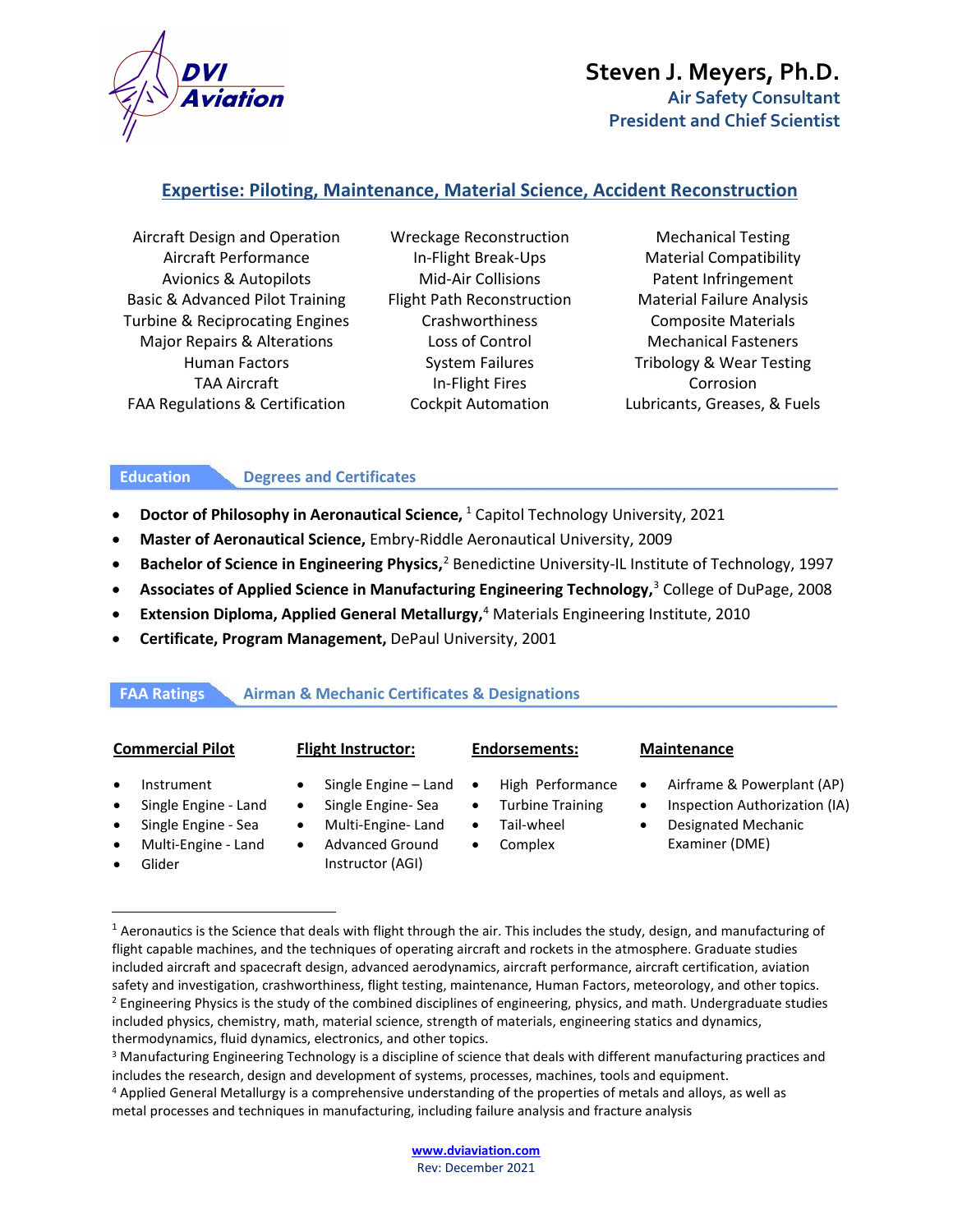

### **Professional Certification and Licenses**

### • **U.S. Department of Transportation (DOT) Certified Aviation Safety Investigator,** Certificate # 13

• **Illinois Licensed Private Detective,** License # 115002150

### **Military Training and Education**

- **USAF Basic Military Training,** 1994
- **USAF Intelligence School**: Collection, Analysis, and Dissemination of Classified Information, 1994
- **USAF Special Operations School:** Asian-Pacific: Cultural, Sociological, and Political Studies, 1995
- **USAF Non-Commissioned Officer School:** Leadership and Management Training, 1997-2000
- **USAF Combat Survival School:** Survival (Land and Water), Evasion, Resistance, and Escape, 1998

### **Training Accident Investigation, Failure Analysis, & Safety**

- **Accident Investigator (PERC) at Private Detective Agency**, Packer Engineering, 2000-2004
- **Vehicular Accident Reconstruction and Investigation Course**, Northwestern University, 2000
- **Aircraft Accident Investigation Course,** University of Southern California (USC), 2001
- **Principles of Failure Analysis Course,** Materials Engineering Institute (ASM International), 2003
- **Advanced Aircraft Accident Investigations Course,** Embry Riddle Aeronautical University, 2008
- **Mechanical Testing of Metals Course,** Materials Engineering Institute (ASM International), 2009
- **Reliability and 1309 Design Analysis for Aircraft Systems,** University of Kansas, 2013
- **Certificated Fire, Arson, and Explosion Investigation Training,** NAFI, 2015
- **Safety Management Systems Course,** Embry Riddle Aeronautical University, 2017
- **Safety Management Systems for Aviation Professionals,** Flight Safety International, 2017
- **Advanced Aircraft Accident Investigation Course,** U.S. Department of Transportation (DOT), Transportation Safety Institute, National Aircraft Accident Investigation School, 2019
- **Unmanned Aircraft System Accident Investigation Training,** U.S. Department of Transportation (DOT), Transportation Safety Institute, National Aircraft Accident Investigation School, 2019
- **Composite Aircraft Accident Investigation Training,** U.S. Department of Transportation (DOT), Transportation Safety Institute, National Aircraft Accident Investigation School, 2019
- **Human Factors in Accident Investigation Course,** U.S. Department of Transportation (DOT), Transportation Safety Institute, National Aircraft Accident Investigation School, 2019
- **Experimental Aircraft Accident Investigation Course,** U.S. Department of Transportation (DOT), Transportation Safety Institute, National Aircraft Accident Investigation School, 2019
- **Advanced Commercial Aircraft Accident Investigation Course,** U.S. Department of Transportation (DOT), Transportation Safety Institute, National Aircraft Accident Investigation School, 2019
- **Advanced Rotorcraft Accident Investigation Course,** U.S. Department of Transportation (DOT), Transportation Safety Institute, National Aircraft Accident Investigation School, 2021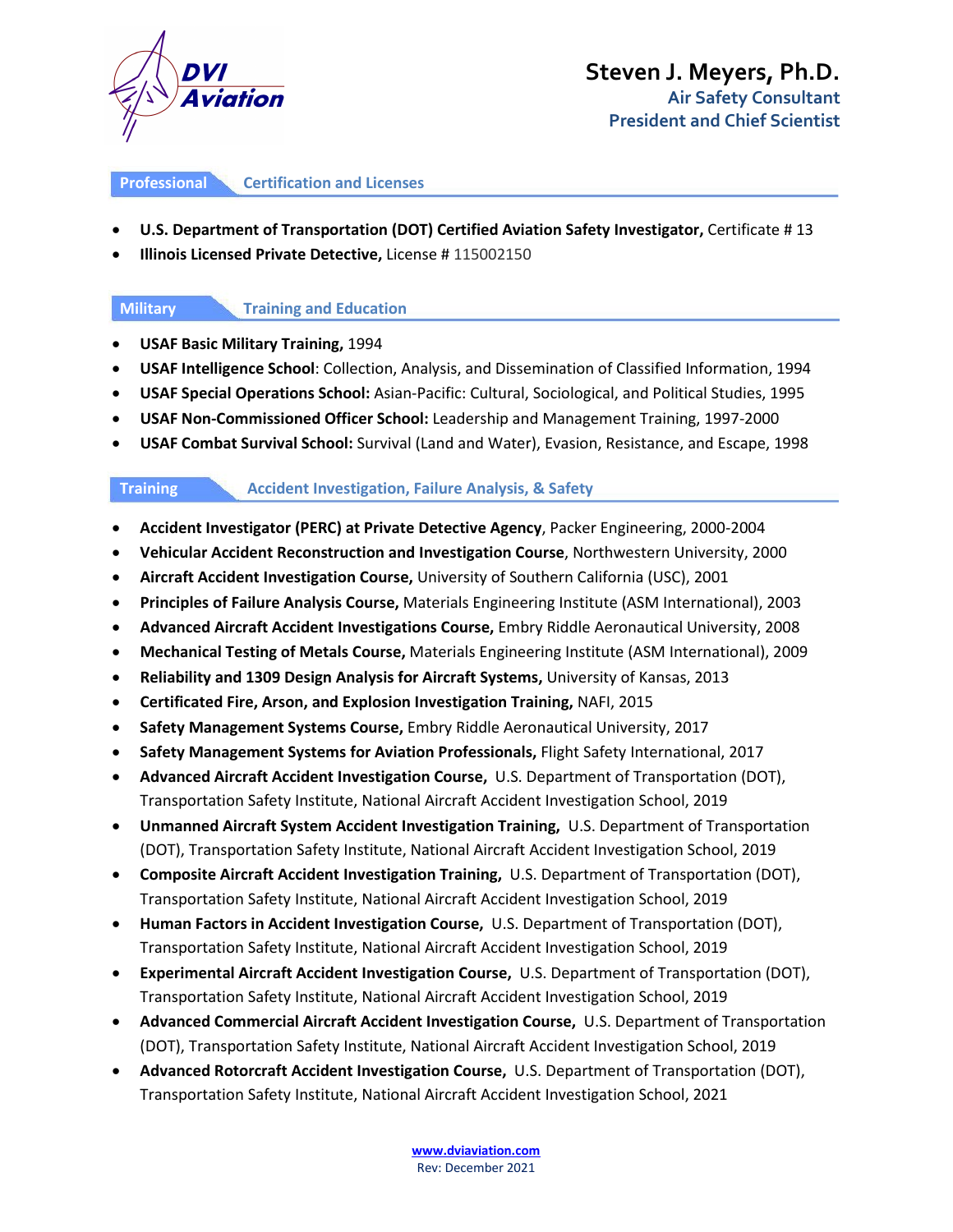

### **Piloting Flight Test Training**

**National Test Pilot School (NTPS), Mojave, CA:**

- **Technical Pilot Course**, [5](#page-3-0) 2017
- **Upset Prevention and Recovery Training**, 2017
- **Flight Test Performance and Flying Qualities for ICAO Accident Investigations,** 2018
- **Co-Developed with NTPS a Test Pilot Training Course and Curriculum Specific for Aircraft Accident Investigators in accordance with ICAO Standards,** 2017-2018

### **Piloting Professional Pilot Training**

**Embry Riddle Aeronautical University, Advanced Pilot Training Specialty Courses:**

- **Jet Upset Training**, 2017
- **Fatigue Risk Management**, 2017
- **Contaminated Runway Operations**, 2017
- **CFIT- Controlled Flight into Terrain**, 2017
- **Weather and Meteorology,** 2017
- **Thunderstorm Avoidance**, 2017
- **Wind Shear Avoidance**, 2017
- **Cold Weather Winter Operations**, 2017
- **Hot Weather Operations,** 2017
- **4 Engine Performance,** 2018
- **FAA/EASA Approved Systems Ground School: Boeing B737-800 NG**

**Federal Aviation Administration Civil Aerospace Medical Institute (CAMI) Training:**

- **Specialized High-Altitude Physiological Education & Training**, 2001
- **Spatial Disorientation Simulator Training**, 2001
- **Post-Crash Survival & Cabin Evacuation Training**, 2001

**Flight Safety International Flight Training:**

- **Single Pilot Resource Management, and LOST in C208B**, 2018
- **Human Factors and CRM General Concepts for Pilots**, 2018
- **High Altitude Training,** 2018

<span id="page-3-0"></span><sup>5</sup> Technical Test Pilot Training included aircraft certification, advanced aerodynamics and aircraft performance, aircraft stability and control, aircraft flying and handing qualities, stalls, spins, upset recovery, aeroelasticity and flutter, Pilot-Induced-Oscillation (PIO) theory, and other topics for both single and multi-engine aircraft.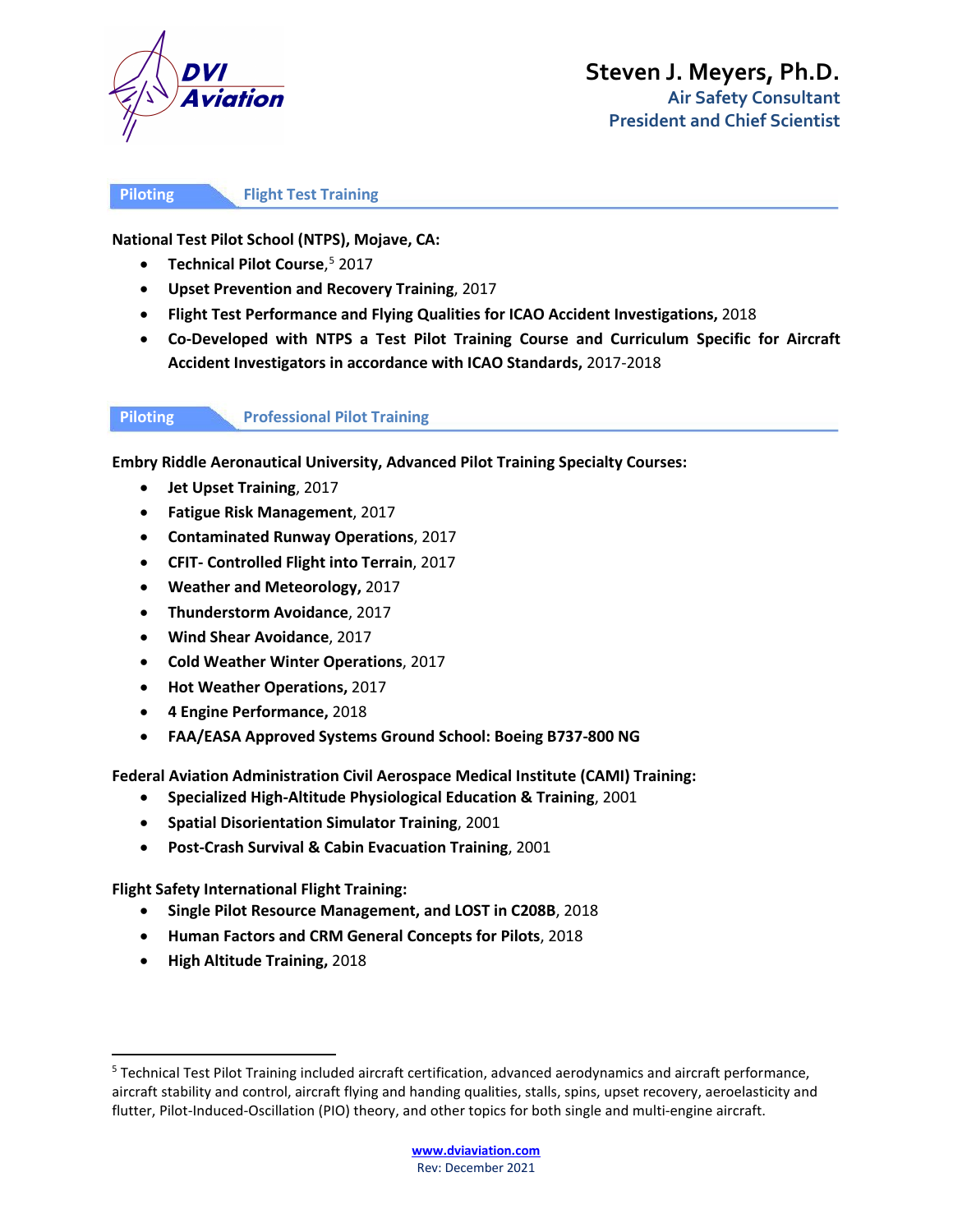

**President and Chief Scientist**

**Other Specialized Flight Training:**

- **PA-31 Navajo Simulator Training, Advanced Weather Avoidance, & Single Pilot IFR,** RTC, 2004
- **Precipitation and Icing Course,** AOPA Air Safety Foundation, 2009
- **Runway Safety Course,** AOPA Air Safety Foundation, 2010
- **GPS for IFR Operations Course,** AOPA Air Safety Foundation, 2011
- **Garmin G1000 Refresher Training,** Glass Simulator Center, 2013
- **PC-12 NG Simulator Training,** SIMCOM Aviation Training, 2013
- **Cessna CJ3+ Simulator Training,** PROFLIGHT Simulator Training**,** 2013
- **Agricultural Pilot Flight Training,** Eagles Vista, 2014
- **Piper PA-46 Pilot Flight Training,** RWR Pilot Training, 2014
- **Cirrus Factory Transition Training -SR-20,** 2015
- **Cirrus Factory Simulator Training -SR-22,** 2015
- **Boeing KC-135R Simulator Training, USAF-ANG 128<sup>th</sup> Air Refueling Wing, 2015**
- **Bush and Mountain Flying,** Bush Air**-**Safety Training, 2015
- **Managing Wildlife Strikes,** Bird Strikes Committee USA-Safety Training, 2015
- **Flight Instructor Renewal Course,** American Flyers 2001-2015
- **King Air 200 Simulator Training,** RTC Simulators, 2016
- **Western Michigan University-Cirrus SR20 Simulator,** 2016
- **Mountain Flying Course,** AOPA Air Safety Foundation, 2018
- **Teaching Helicopter Safety,** AOPA Air Safety Foundation, 2021

**Piloting Commercial Pilot Experience** 

### 2000 to Present

**Accident/Technical Test Pilot**- Performed Technical Test Flights in Support of Aircraft Accident Investigations. Evaluated Aircraft Performance, Aircraft Stability & Control, Aircraft Flying & Handing Qualities, Stalls, Spins, Upset Recovery, Loss-of Control, Cockpit Design and Visibility, System Malfunctions, and other topics in accordance with the ICAO Manual for Aircraft Accident Investigations.

### 1999 to Present

**Flight Instructor**- Performed Human Factors Based Flight Reviews. Evaluated Pilot Performance Utilizing Training Scenarios Based on Accident Data Involving Aviation Human Factors. Knowledgeable in areas of expertise to include aerodynamics, aircraft performance, stalls, spins, flight planning, piloting techniques, the Fundamental of Instructing (FOI), Human Factors, meteorology, the National Airspace System, risk management, Federal Aviation Regulations, collision avoidance, and other topics.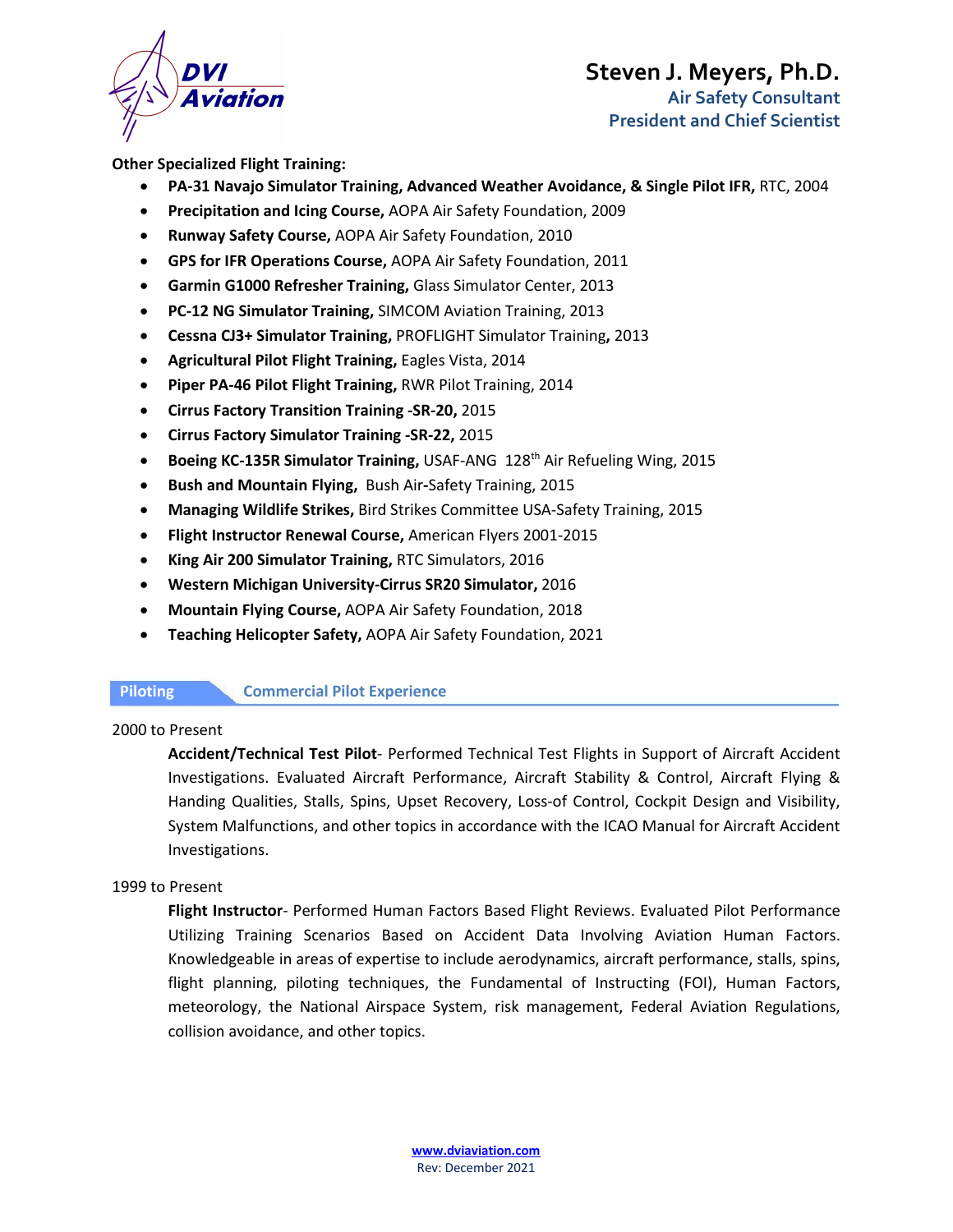

**Piloting Aircraft & Simulators Flown** 

### **Aircraft:**

**Aviat:** A-1A; **Auster:**-5J4; **Beechcraft:** A-36, F-33, BE-76, BE-90, C24, V-35; **Bell:** 206; **Boeing:** PT-17; **Cessna:** 140, 150, A150, 152, 170, 170 (180HP), 172, 172RG, 175, 177, 180 Float, 182, 182RG, 185, 206, 310, 337, 414; **Cirrus Aircraft:** SR20, SR22; **Commander Aircraft:** 115; **Diamond Aircraft:** DA-20, DA-40, DA-42, HK36TC; **ERCO Ercoupe:** 415C; **Experimental:** LongEZ, Glasair III, RV-6A, Breezy; **Ford:** AT-4 Tri-Motor; **Grumman:** AA-5B; **Grobe:** Motorglider; **Lake:** LA-4; **Piper:** J-3, PA23-150, PA23-180, PA23-235, PA25, PA28-150, PA28-160, PA28-161, PA28-180, PA28-181, PA28-235, PA-30B, PA-31T1, PA32R-301, PA34- 200T, PA38, PA46-350; **Mooney:** M20J; **North American:** T-6, T-28, Sabreliner 60A; **Pilatus:** PC-12; **Ryan Navion:** NAV-4; **Socata:** Rallye 100; **Stinson:** -108; **YAK:** -52W; **ZLIN:** Z-526F.

### **FAA and Military Approved Flight Simulators:**

**Boeing:** KC-135R; **Beechcraft:** B58, BE-90, BE-200; **Cessna:** C208B, CE-560, CE-650, CJ3+, CE-500; **Cirrus**  SR20, SR22; **Pilatus** PC-9, PC-12NG; **Piper** PA-31; **Saab** 340D.

### **Training Aircraft Maintenance:**

- **Textron-Lycoming Aircraft Engines, Factory Powerplant Education & Training,** 2002
- **Teledyne-Continental Aircraft Motors, Factory Powerplant Education & Training,** 2002
- **Advanced Composite Material Fabrication and Repair Training**, Flight Safety International, 2002
- **Williams International, Factory FJ44/33 Turbine Engine Education and Training,** 2007
- **Aging Aircraft Course,** AOPA Air Safety Foundation, 2008
- **Pratt & Whitney PT6A Series Familiarization Training,** Flight Safety International, 2013
- **Attended Factory Sponsored Seminars on FADEC Systems, Propellers, Governors, Alternators, Starters, Magnetos, Fuel Injection Systems, Brakes, Fuel Cells, & Vacuum Pumps,** 1994-2017
- **Auto Engine Conversions for Experimental Aircraft,** EAA Maintenance Training, 2015
- **FAA Inspection Authorization Renewal Training,** Lewis University & DPA FSDO, 2001-2021
- **FAA Designee Standardization Branch DME Initial and Renewal Training,** FAA, 2015-2020
- **Fueling Safety,** Advanced Aircrew Academy, 2021
- **Marshalling,** Advanced Aircrew Academy, 2021

### **Training Spacecraft Systems**

• **Fundamentals of Space Systems,** American Institute of Aeronautics and Astronautics, 2021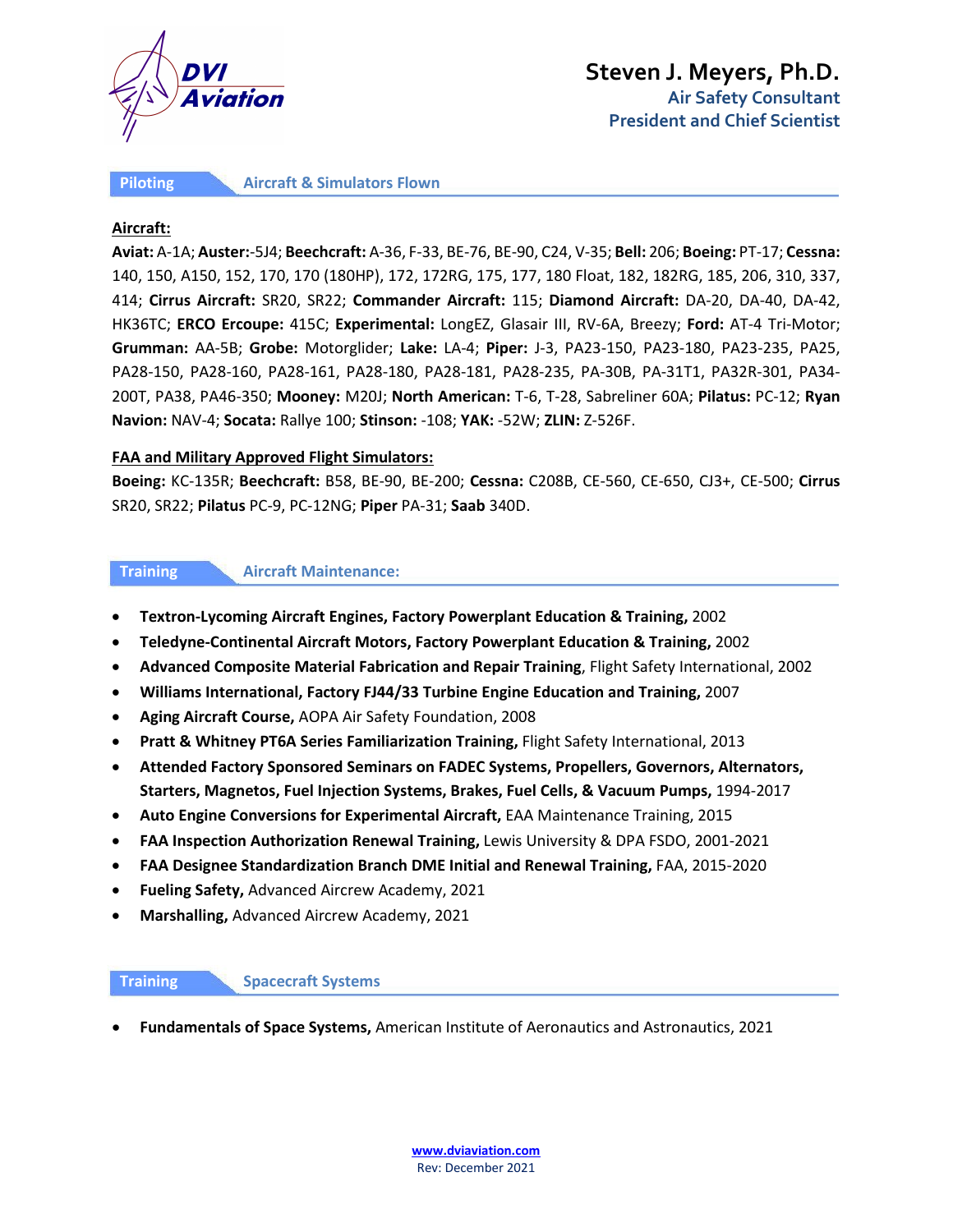

**Training Technical (Other)** 

- **Metal Castings Technologies Course,** Cast Metals Institute-American Foundry Society, 2003
- **Managing Complex Product Development Programs Course,** MIT, 2003
- **Vehicle Dynamics and Control,** Skip Barber Racing School, 2005
- **Lubrication and Tribology Testing Workshop**, STLE, 2006
- **Corrosion Detection, Prevention and Control Workshop**, NACE, 2009
- **Certified Lubricant Specialist,** Society of Tribology and Lubricant Engineers (STLE), 2012-2019

### **Employment**

### 2018 to Present

### **President and Chief Scientist,** DVI Forensic Laboratories, LLC., Bolingbrook, IL

Dr. Meyers is responsible for all facets of operating DVI Forensic Laboratories. The mission is to provide the best-in-class laboratory and scientific testing services for independent and unbiased failure analysis. DVI Forensic Laboratories provides mechanical, chemical, and metallurgical testing services, with specialized facilities for the teardown inspection and testing of aerospace components.

### 2006 to Present

### **President and Chief Scientist,** DVI Aviation Inc., Bolingbrook, IL

Dr. Meyers is responsible for all facets of operating DVI Aviation, and over his 28+ career in the Aerospace and Defense industries, he has conducted several hundred failure analysis and aircraft accident investigations. His experiences include airframe and powerplant system design and interface issues, flight and ground testing, human factor analysis of both flight and maintenance operations, and the evaluation of material wear and lubrication (tribology). These investigations have involved complex accident reconstructions, the development of unique/customized test procedures, and interdisciplinary expertise. He also developed and conducts *Human Factors* based flight reviews and ground school training. These in-depth instructional programs cover cockpit leadership techniques, error management, risk management, human factors, single pilot resource management, and expert based scenario training. Other aviation services include aircraft specific checkouts, flight department audits, safety seminars, and aircraft maintenance.

### 2009 to Present

**Adjunct Aviation Faculty Instructor,** Lewis University Aviation Department, Romeoville, IL Lewis University is an FAA approved Part 141 Flight Training provider and FAA approved Part 147 Aviation Maintenance Technician School (AMTS). Dr. Meyers developed and instructs courses in *Applied Aircraft Investigation Techniques, Aviation Human Factors-Flight, and Human Factors in Aviation Maintenance.* These advanced level courses cover: the investigation process, Pilot errors,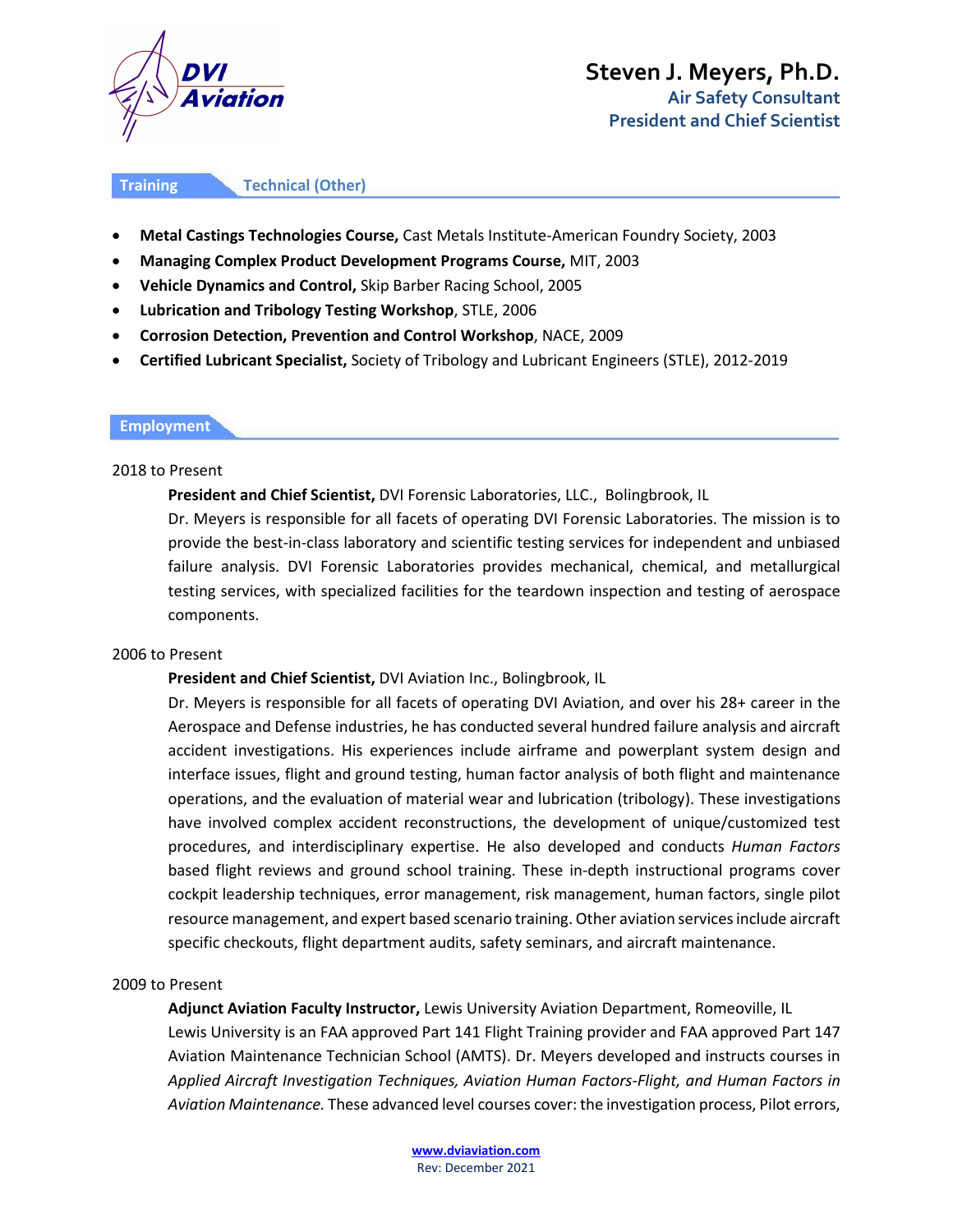

maintenance errors, material science, failure analysis, understanding the relationship of the person-machine-environment, and how to apply scientific methodologies. Additionally, Dr. Meyers serves as an FAA designated DME for Lewis University's AMTS training program.

### 2005 to 2012

**Vice President,** Institute of Tribology and Coatings (ITC & ITC Experts), Sugar Grove, IL ITC is a Not-For-Profit research and development organization that advances the utilization of tribological and advanced materials to reduce friction, wear, corrosion, and failures of military equipment operating in Iraq and Afghanistan. Dr. Meyers evaluated the mechanical failures of equipment and components from a broad cross-section of the military ranging: from small arms, to large bore cannons, to helicopters, to vehicles, to missile systems, to tracked vehicles, to evaluating the failure of the coatings on the bottom of the NSF's ski equipped LC-130 cargo aircraft. He developed modified ASTM methods for measuring abrasive and adhesive wear, developed sensors for measuring frictional energy in weapon systems, evaluated the performance of lubricants under extreme conditions, and developed blast resistant composite materials. ITC Experts is a For-Profit failure analysis and multi-disciplinary accident investigation consulting firm.

### 2000-2005

### **Director of Aerospace,** Packer Engineering Inc, Naperville, IL

Packer Engineering is a nationally recognized multi-disciplinary engineering firm, and maintained extensive chemical, metallurgical, and mechanical testing laboratories. Dr. Meyers consulted on many aspects pertaining to aircraft accident investigations, wreckage reconstruction, and the failure of aircraft components, ground vehicles, and support equipment. Dr. Meyers was also the Program Manager of a research program funded by U.S. Special Operations Command (SOCOM) to evaluate the structural failures of Navy SEAL watercraft and to develop replacement composite structures. He was also the Co-Program Manager for a research program, funded by the Office of Naval Research (ONR) in partnership with Boeing, to develop methods for the intelligent processing of advanced composite structures.

### 1994-2001

### **Non-Commissioned Intelligence Officer,** USAF-ANG, 126th Air Refueling Wing, Chicago, IL

Dr. Meyers's responsibilities included planning, organizing, and managing unit intelligence mobility capabilities for possible deployment. Knowledgeable about the principles, practices and procedures of operational intelligence activities involving the application of intelligence information in direct support of combat flying operations. Knowledgeable of the techniques and procedures for collecting, researching, evaluating, analyzing, exploiting, and disseminating all source intelligence information. Knowledgeable of the intelligence reference libraries, capabilities of enemy offensive and defensive weapons systems, including the geographical, political, psychological, and military aspects of United States, allied, and foreign countries. Participated in the Bosnian and Kosovo Peace Keeping Efforts.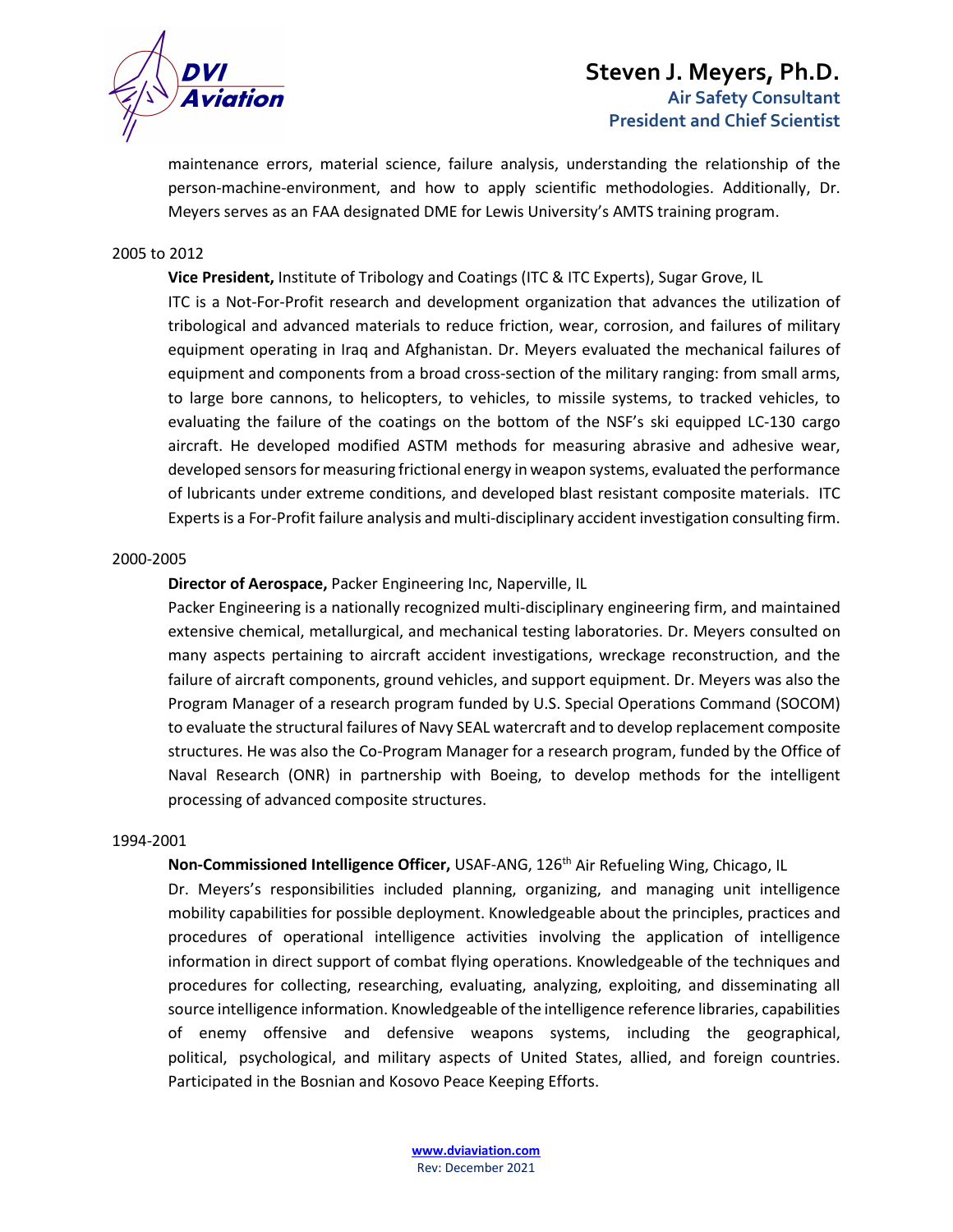

1998-2000

**Project Engineer,** Flight Visions Inc, Sugar Grove, IL

Flight Visions designed and manufactured Heads-Up-Displays and weapon delivery systems for transport and fighter aircraft. Dr. Meyers contributed technical expertise to a wide variety of airframe applications, including Boeing-Aerovodochy (L-139/159), Lockheed-Martin (F-35 JSF, C-130AMP), Northrop Grumman (F-14B), Israeli Aircraft Industries (KFIR), and Pilatus (PC-9).

### 1999-2000

### **Flight Instructor**, Lumanair, Sugar Grove, IL

Lumanair is a 40+ year old fixed based operator with flight training and charter services. Dr. Meyers provided primary and advanced flight instruction, flight reviews, and aircraft checkouts.

### 1998

**Intern and Project Engineer**, Frasca Flight Simulators International, Champaign-Urbana, IL Frasca manufactures flight training equipment for airlines, flight schools and military organizations worldwide. Dr. Meyers contributed technical expertise to both civilian and military applications.

### 1993-1997

## **Apprentice Aircraft Mechanic / Lineman**, A&M Aviation, Bolingbrook, IL Performed routine maintenance on General Aviation and Business aircraft, and responsible for refueling and positioning of aircraft

### **Leadership Board, Officer, and Committee Experience**

| 2018 to Present | Founder and Chairman of the Board, DVI Forensic Laboratories, LLC.            |
|-----------------|-------------------------------------------------------------------------------|
| 2006 to Present | Founder and Chairman of the Board, DVI Aviation. Inc.                         |
| 2013 to 2016    | Laboratory Technician Subject Matter Expert on the DACUM Advisory Board for   |
|                 | Laboratory Curriculum Development at Waubonsee Community College              |
| 2011 to 2012    | Aircraft Accident Investigator Subject Matter Expert on the FAA General       |
|                 | Aviation Joint Steering Committee, Loss of Control Working Group              |
| 2011            | Technical R&D Proposal Reviewer, U.S. Army, Joint Services Small Arms Program |
|                 | <b>Office, Materials Processing Committee</b>                                 |
| 2006 to 2012    | Board of Director, Illinois Aviation Museum                                   |
| 2008 to 2009    | Waubonsee Community College Manufacturing-Industrial Advisory Board           |
| 2003 to 2005    | Board of Director and President, Packer Wings NFP                             |
| 2004            | In-situ Board Member, Aviation Professional Educational Center                |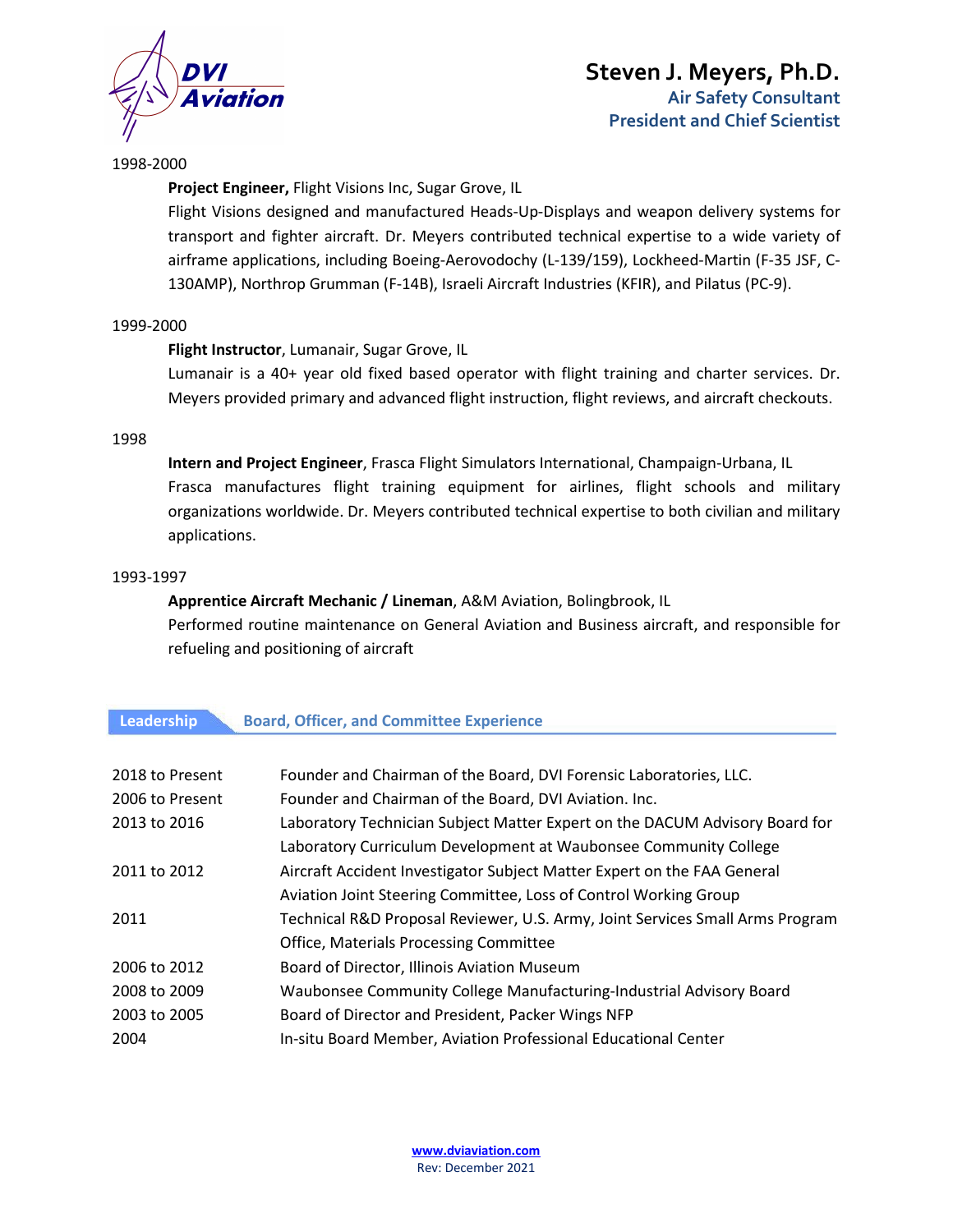

**Technical Selected Papers and Presentations** 

### **Papers:**

- 1. Meyers, S.J. (December 2021), *"Aerodynamic Improvements That Increase Crashworthiness and Survivability of Off-Field Landings for Single Engine General Aviation Aircraft,"* Doctoral Dissertation Submitted to Capitol Technology University in Partial Fulfillment of the Requirement of the Degree of Doctor of Philosophy in Aeronautical Science.
- 2. Fildes, J.M., Kilparti, R., Meyers, S.J., Mulligan, C. (September 2012). *"Evaluation of the Wear and Abrasion Resistance of Hard Coatings by BOTD Test Methods – A Case Study."* Elsevier Wear Journal, manuscript number: WEA100377.
- 3. Fildes, J.M., Kilparti, R., Meyers, S.J., & Schelp, E. (November 2011). *"Improved Ball Crater Micro-Abrasion Test Based on a Ball on Three Disk Configuration"*. Elsevier Wear Journal, manuscript number: IH-6210. Wear 274– 275 (2012) 414– 422.
- 4. Fildes, J.M., Kilparti, R., Meyers, S.J., & Schelp, E. (2010). *"Quantifying Abrasive and Adhesive Wear of Coatings with a Ball on Three Disk Configuration."* Technical Report Supplied to U.S. Army Joint Munitions & Lethality LCMC ACQ Center, ARDEC, by the Institute of Tribology and Coatings.
- 5. Fildes, J.M., Kilparti, R., Meyers, S.J., & Schelp, E. (2010). "*Micro-Abrasion Test Instrumentation Based on a Ball on Three Disk Configuration*". Technical Report Supplied to U.S. Army Joint Munitions & Lethality LCMC ACQ Center, ARDEC, by the Institute of Tribology and Coatings.
- 6. Fildes, J.M., Kilparti, R., Meyers, S.J., & Schelp, E. (2010). *"Bench-Scale Abrasive Wear, Adhesive Wear, and Coefficient of Friction Test Performance of Advanced Hard Coatings for Weapons Systems".*  Technical Report Supplied to U.S. Army Joint Munitions & Lethality LCMC ACQ Center, ARDEC, by the Institute of Tribology and Coatings.
- 7. Fildes, J.M. & Meyers, S.J. (February 2010)."*Collaborative Support for Weapons Tribology and Coatings"*. Final Report Supplied to U.S. Army Joint Munitions & Lethality LCMC ACQ Center, ARDEC, by the Institute of Tribology and Coatings.
- 8. Meyers, S.J. (October 2009). *"A Study of Flight Reviews Conducted in Technologically Advanced Aircraft".* A Graduate Capstone Project Submitted to Embry Riddle Aeronautical University in Partial Fulfillment of the Requirement of the Degree of Master of Aeronautical Science.
- 9. Curry, D.G. Knutson D.F., & Meyers, S.J. (June 2009). *Are Technologically Advanced Aircraft Safer?* Binder, Aviation Insurance Association's Semi-annual Publication, June 2009, Volume 33, Number1.
- 10. Curry, D.G. Knutson D.F., & Meyers, S.J. (April 2009). "*Is Safer Really Safer: Pilot Error and Technologically Advanced Aircraft".* Mentor, National Association of Flight Instructors, April 2009, Volume 11, Number 4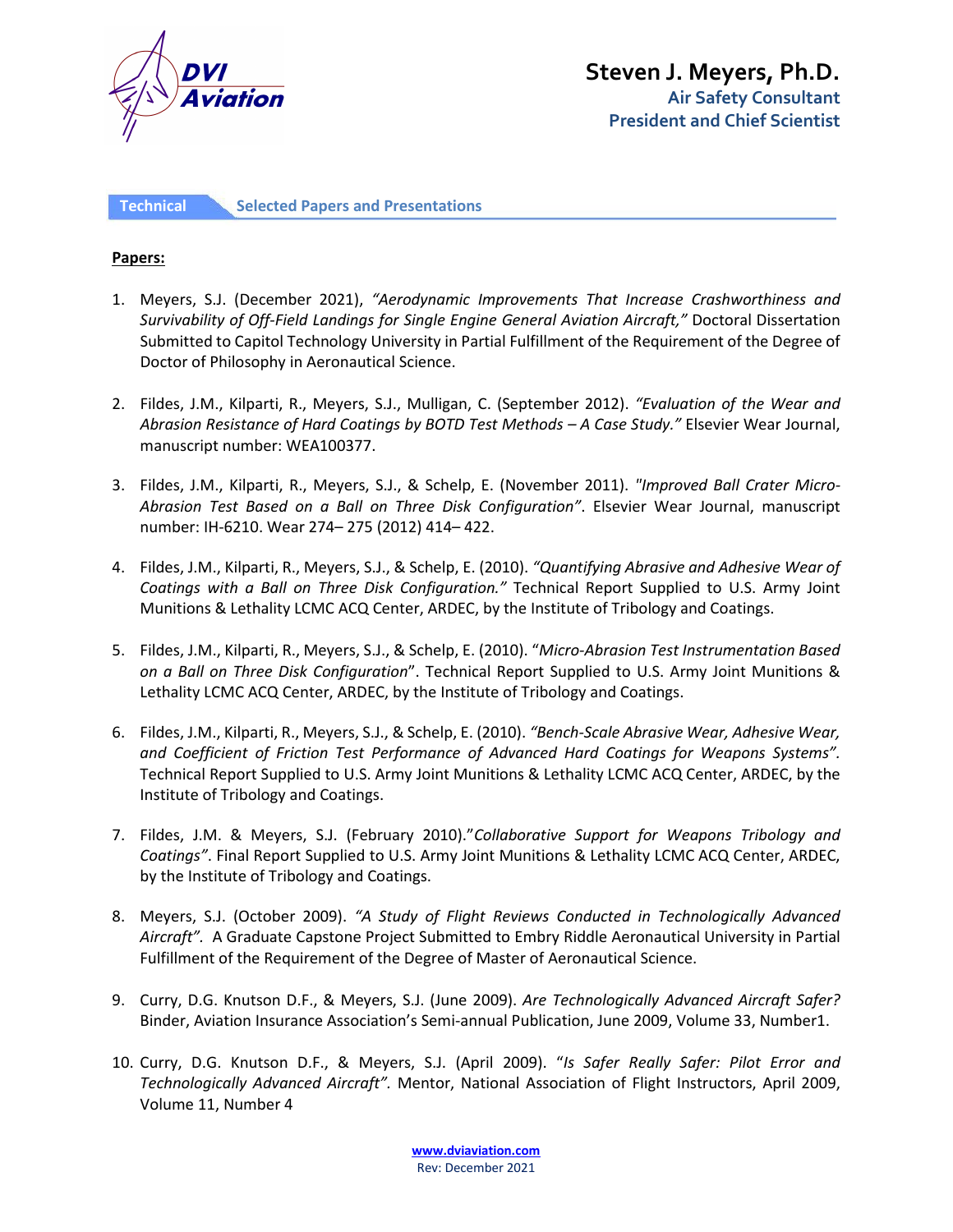

- 11. Meyers, S.J. (2008). "*High Technology Education to Work Opportunity Grant".* Final Report Supplied to Illinois Department of Community and Economic Opportunity by Institute of Tribology and Coatings.
- 12. Fildes, J.M. & Meyers, S.J. (2008). "*Collaborative Support for Weapons Tribology and Coatings*." Final Report Supplied to U.S. Army Joint Munitions & Lethality LCMC ACQ Center, ARDEC, by the Institute of Tribology and Coatings.
- 13. Knutson, D.F., Meyers, S.J., & Yock, D. (2007). "*Safety Comparison Between an Internal and External Flight Departments."* Final Report Supplied to a Fortune 100 Corporation, by DVI Aviation Inc.
- 14. Meyers, S.J. (2007). "*High Technology Education to Work Opportunity Grant".* Final Report Supplied to Illinois Department of Community and Economic Opportunity, by Institute of Tribology and Coatings.
- 15. Meyers, S.J. (2006). "*Investigation of Nano-particles within Cutting Fluids".* Final Report Supplied to U.S. Army National Automotive Center, TARDEC, by the Institute of Tribology and Coatings.
- 16. Meyers, S.J. (2006). "*Mid-East Military Wear Survey".* Final Report Supplied to U.S. Army National Automotive Center, TARDEC, by the Institute of Tribology and Coatings.
- 17. Meyers, S.J. (2006). "*Investigation and Development of Metrology Equipment for Measuring Wear in the Contact Zone".* Final Report Supplied to U.S. Army National Automotive Center, TARDEC, by the Institute of Tribology and Coatings.
- 18. Meyers, S.J. (2001). "*Feasibility Study of Stuff-Proof Composite Materials for the MKV Ship".* Final Report Supplied to United States Special Operations Command.
- 19. Meyers, S.J. (1999). "*Acceptance Test Procedures USN F-14B HUD".* Technical Manual Supplied to Northrop-Grumman by Flight Visions Inc.
- 20. Meyers, S.J. (1999). "*Functional Qualification Tests Pilatus PC-9 HUD".* Technical Manual Supplied to Pilatus Aircraft Inc. by Flight Visions Inc.
- 21. Meyers, S.J. (1999). "*HUD Assembly Line Procedures Boeing L-159".* Technical Manual Supplied to Boeing and Aero Vodochy by Flight Visions Inc.
- 22. Meyers, S.J. (1999). "*HUD Maintenance Procedures Boeing L-159".* Technical Manual Supplied to Boeing and Aero Vodochy by Flight Visions Inc.
- 23. Meyers, S.J. (1997*). "Electronic Control Loading of Flight Controls on the PC-9 Simulator"*. Technical Manual Supplied to Pilatus Aircraft by Frasca Flight Simulators International.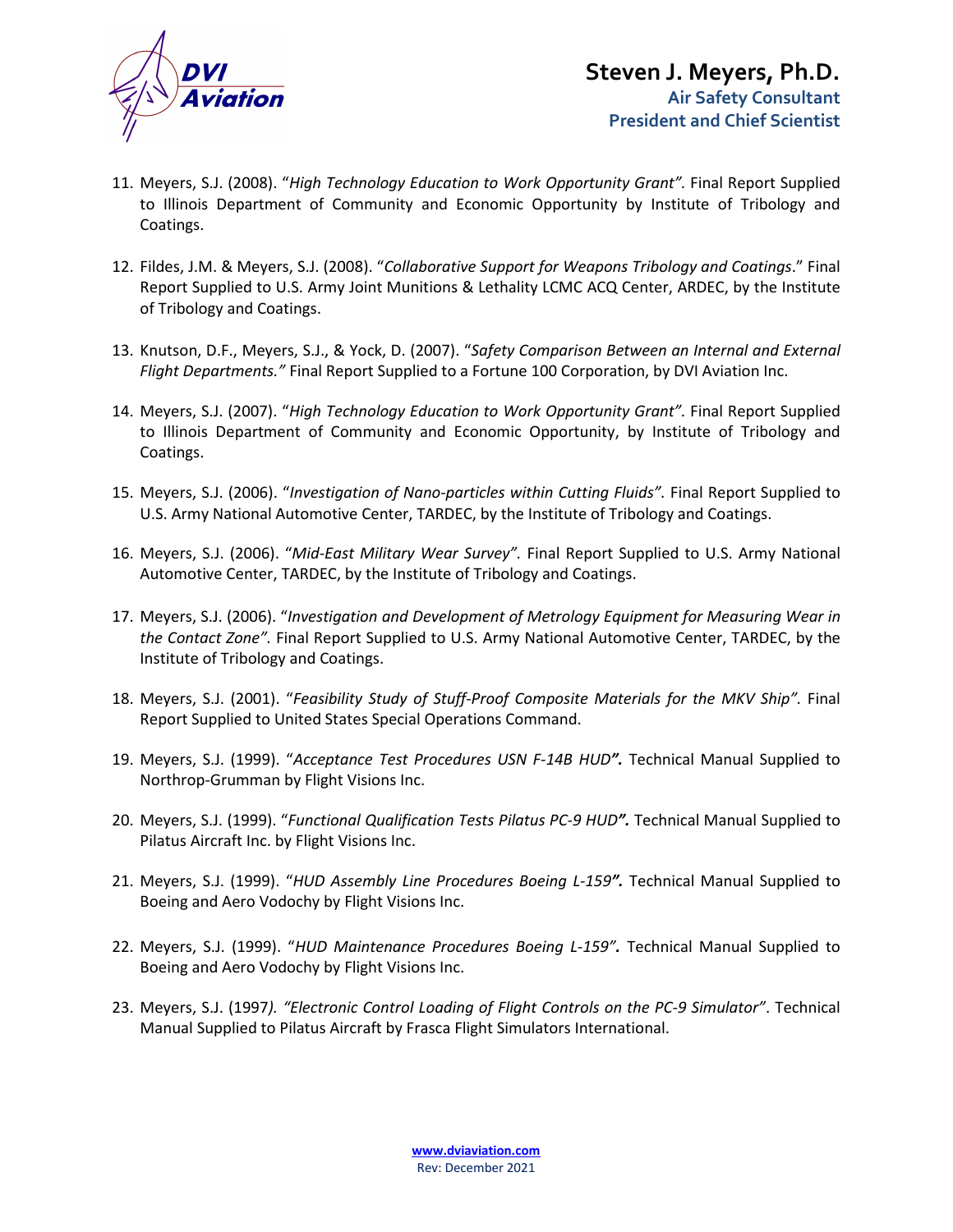

### **Presentations and Workshops:**

- 1. Meyers, S.J. (December 2019). "*Lessons Learned from Aircraft Accidents."* Presented for the Experimental Aircraft Association at the Illinois Aviation Museum, Bolingbrook, IL.
- 2. Meyers, S.J. (July 2012). *"An Introduction to Pilot Command Training for General Aviation Pilots."* Chicagoland Aviation, Lewis Lockport Airport, Romeoville, IL.
- 3. Meyers, S.J. (June 23, 2010). *"A Case Study of Identifying Coatings to Improve the Performance of Weapons in Abrasive Environments."* Presented at the National Small Arms Center Consortium Meeting, Battelle Institute, Columbus, OH.
- 4. Meyers, S.J. (April 22, 2010). "*Human Factors: The Insidious Threat"*. Presented at the FAA Wings Safety Program at the Illinois Aviation Museum, Bolingbrook, IL.
- 5. Fildes, J.M. & Meyers, S.J. (December 2009). "*Failure Analysis and Solutions for Abrasion Related Jamming of Weapons".* Presented to the Annual Meeting of the National Small Arms Center, Maryland.
- 6. Meyers, S.J. (July 28, 2009). *"Human Factors in Private Flying"*. Presented at the Civil Air Patrol Quarterly Safety Briefing, Clow International Airport, Bolingbrook, IL.
- 7. Meyers, S.J. (February 13, 2009). "*Evaluating Airmen on Form 5 Check Rides"***.** Presented at the National Check Pilot School, Civil Air Patrol, and West Chicago, IL.
- 8. Fildes, J.M. & Meyers, S.J. (December 3, 2008). "*The Effectiveness of Bench-Scale Testing of Small Arms"*. Presented at the Annual Meeting of National Small Arms Center, Columbia, South Carolina.
- 9. Meyers, S.J. (February 28, 2008). "*How to be a Pilot"*. Presented at the FAA Wings Safety program at the Illinois Aviation Museum, Bolingbrook, IL.
- 10. Meyers, S.J. (February 8, 2007). "*Returning to Aviation- How to Pass a Flight Review"***.** Presented at the FAA Wings Safety program at the Illinois Aviation Museum, Bolingbrook, IL
- 11. Meyers, S.J. (January 18, 2007). *"Investigating Aircraft Accidents".* Presented at Sun City Flyers, Huntley, IL.
- 12. Meyers, S.J. (October 27, 2006). **"***Role of Science in Education"*. Presented at Bolingbrook Educational Consortium, Bolingbrook, IL.
- 13. Meyers, S.J. (May 4, 2006). "*How to Get Back Into Flying"*. Presented at the FAA Wings Safety program at the Illinois Aviation Museum, Bolingbrook, IL.
- 14. Meyers, S.J. (November 17, 2005). *"Air Safety Investigatio*n". Presented at the FAA Wings Safety program at the Illinois Aviation Museum, Bolingbrook, IL.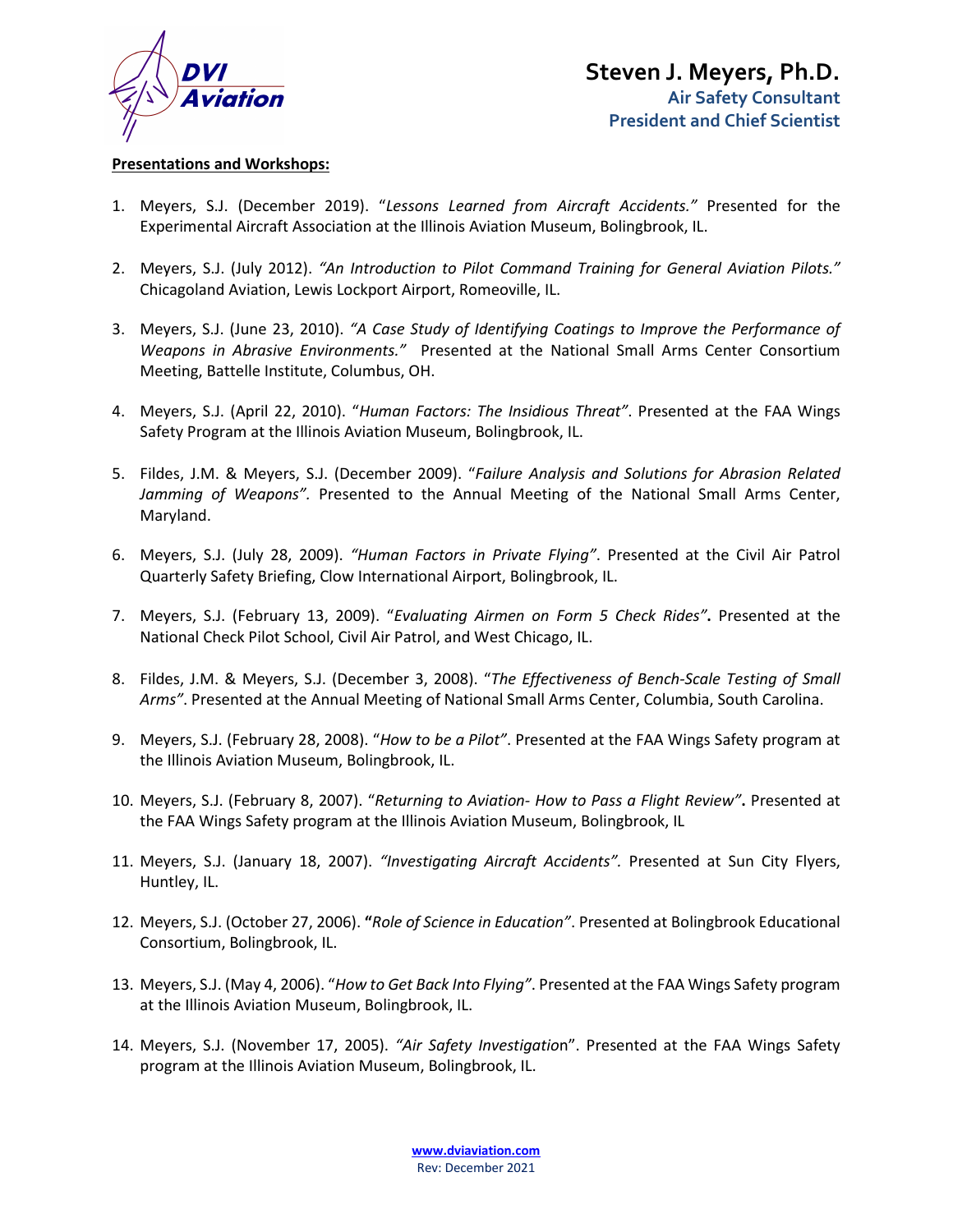

- 15. Meyers, S.J. (October 13, 2005). *"Winter Flying Hazards*". Presented at the FAA Wings Safety program at the Illinois Aviation Museum, Bolingbrook, IL.
- 16. Meyers, S.J. (July 15, 2005). *"Maintenance and Repair of Aging Aircraft*". Presented at the FAA Wings Safety program at the Illinois Aviation Museum, Bolingbrook, IL.
- 17. Meyers, S.J. (March 17, 2005). *"Aerodynamics of General Aviation Aircraft*". Presented at the FAA Wings Safety program at the Illinois Aviation Museum, Bolingbrook, IL.
- 18. Fildes, J.M. & Meyers, S.J. (March 12, 2005). *"Composites as Engineered Materials"*, Presented at Lewis University- FAA IA Renewal Workshop, Romeoville, IL.
- 19. Meyers, S.J. (February 23, 2005). *"Composites in Aviation"*. Presented at Milwaukee Society of Automotive Engineers (SAE) Meeting, Milwaukee, WI.
- 20. Meyers, S.J. (November 27, 2004). *"Air Safety- Learning from Accidents",* Presented at FAA Wings Safety Program, Bolingbrook, IL.
- 21. Fildes, J.M. & Meyers, S.J. (November 19, 2004). *"Composite Airframe Structures".* Presented at Chicago Area Business Aviation Association Quarterly Meeting, Oakbrook, IL.
- 22. Meyers, S.J. & Nowicki, J.W. (October 2, 2004). *"Maintenance of Ultra-light and Sportcraft Aircraft".* Presented at Fox Valley Ultra-Light Club FAA Wings Safety Program, Bolingbrook, IL.
- 23. Dorr, J., Fildes, J.M., & Meyers, S.J. (September 30, 2004). *"Design, Fabrication, and Inspection of Composites"*, Presented at Organization of Flying Adjusters Annual Meeting, Key largo, FL.
- 24. Meyers, S.J. & Nowicki, J.W. (February 18, 2004)*. "Building/ Flying a 1903 Wright Flyer".* Presented at American Society of Mechanical Engineers (ASME) Quarterly Meeting, Chicago, IL.
- 25. Meyers, S.J. & Nowicki, J.W. (December 9, 2003). *"Operating Antique Aircraft Engines"*. Presented at Society of Automotive Engineers (SAE) Quarterly Meeting, Milwaukee, WI.
- 26. Meyers, S.J. & Nowicki, J.W. (February 3, 2003). *"The Science of the 1903 Wright Flyer Engine"*. Presented at Technical Managers Association of Chicago (TMAC) Monthly Meeting, Lisle, IL.
- 27. Meyers. S.J. (February 15, 2002). *"Investigating GA Accidents".* Presented at Experimental Aircraft Association (EAA) Chapter 464 Monthly Meeting, Bolingbrook, IL.
- 28. Meyers, S.J. (August 15, 2002). *"Anatomy of Aircraft Accident Investigations"*. Presented at EAA Chapter 101 Monthly Meeting, Schaumburg, IL.